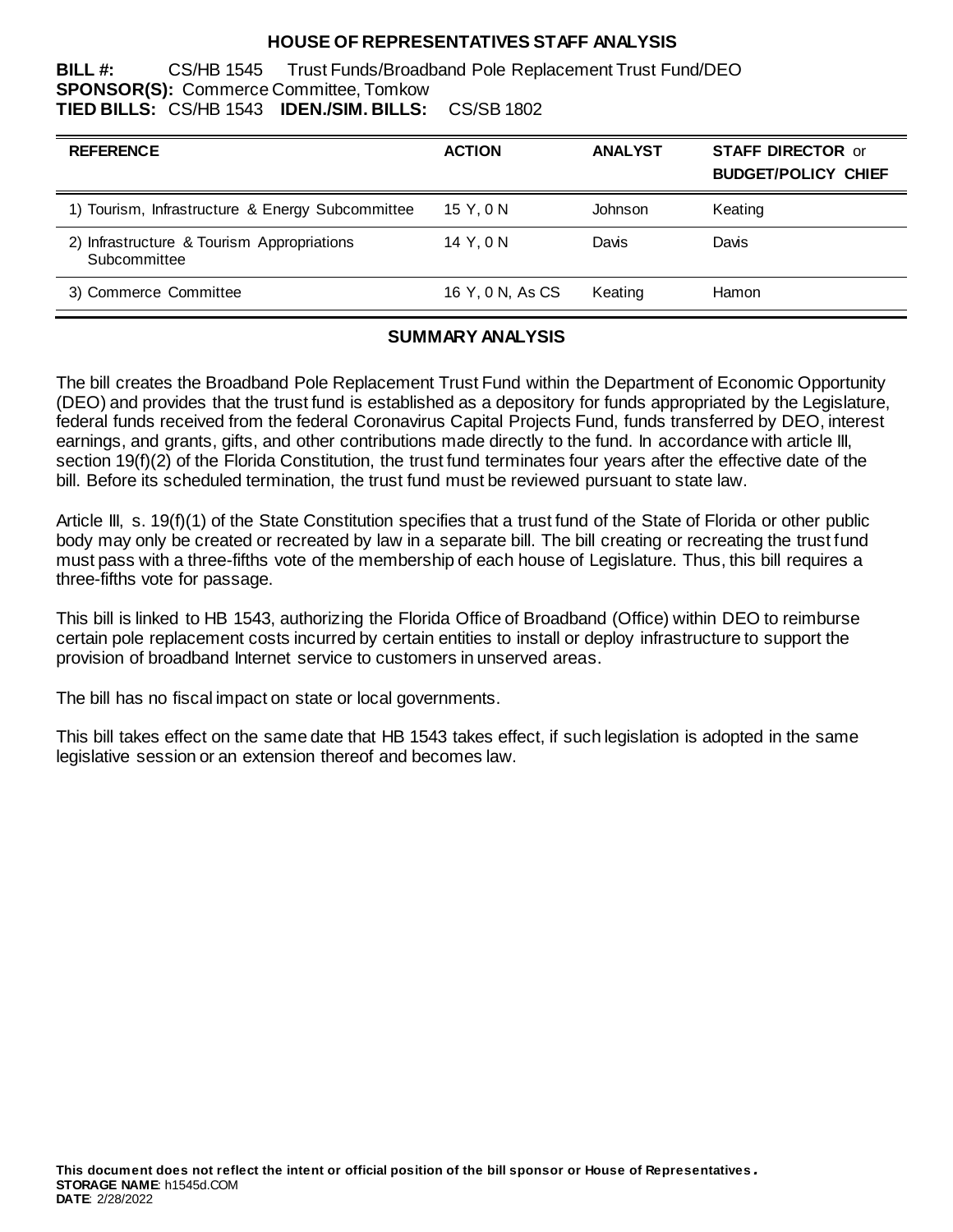#### **FULL ANALYSIS**

#### **I. SUBSTANTIVE ANALYSIS**

#### A. EFFECT OF PROPOSED CHANGES:

#### **Current Situation**

#### Trust Funds

Article III, section 19(f) of the Florida Constitution requires that state trust funds may only be created by the Legislature if passed by a three-fifths vote of the membership of each house of the Legislature in a separate bill for the sole purpose of creating a trust fund. Each trust fund must be created by general law that specifies at a minimum all of the following:

- The name of the trust fund;
- The agency or branch of state government responsible for administering the trust fund;
- The requirements or purposes the trust fund is established to meet;
- The sources of moneys to be credited to the trust fund or specific sources of receipts to be deposited in the trust fund.<sup>1</sup>

State trust funds terminate no more than four years after the effective date of the act authorizing the initial creation of the trust fund.<sup>2</sup> The Legislature is required to review all state trust funds at least once every four years.<sup>3</sup> If the Legislature does not re-create a trust fund, it will be abolished four years after its initial creation pursuant to the Florida Constitution.<sup>4</sup>

#### Department of Commerce Coronavirus Capital Projects Fund

In 2021, the American Rescue Plan<sup>5</sup> allocated \$10 billion to eligible governments to carry out capital projects to meet critical needs, with an emphasis on broadband infrastructure.<sup>6</sup> Each state is eligible for a fixed amount of \$100 million plus an additional allocation based on the state's population, the proportion of its population that lives in rural areas, and the proportion of individuals who receive a household income below 150 percent of the poverty line.<sup>7</sup>

Eligible states must have applied by December 27, 2021, and submit a grant plan by September 24, 2022.<sup>8</sup> Capital Projects Fund recipients may pass the funds on to subrecipients, such as other levels of government, non-profits, or private entities. Florida's allocation of these funds is \$366 million,<sup>9</sup> for which DEO timely applied.

Presumptively eligible projects under the program include the construction and deployment of broadband infrastructure that is designed to deliver service that reliably meets or exceeds symmetrical speeds of 100 Mbps, or if impracticable, speeds of 100 Mbps downstream and 20 Mbps upstream.<sup>10</sup>

 $\overline{a}$ 

<sup>1</sup> S. 215.3207, F.S.

<sup>2</sup> Art III, s. 19. Fla. Const.

<sup>3</sup> Section 215.3208, F.S.

<sup>4</sup> Art III, s. 19. Fla. Const.

<sup>&</sup>lt;sup>5</sup> Pub. L. 117-2 (117<sup>th</sup> Congress) (H.R. 1319).

<sup>6</sup> U.S. Dep't. of Treasury, *Capital Projects Fund*, [https://home.treasury.gov/policy-issues/coronavirus/assistance-for-state-local-and-tribal](https://home.treasury.gov/policy-issues/coronavirus/assistance-for-state-local-and-tribal-governments/capital-projects-fund)[governments/capital-projects-fund](https://home.treasury.gov/policy-issues/coronavirus/assistance-for-state-local-and-tribal-governments/capital-projects-fund) (last visited Feb. 1, 2022).

<sup>7</sup> U.S. Dep't. of Treasury*, Coronavirus Capital Projects Fund: Allocations Methodology for States, Territories, and Freely Associated States* (Aug. 2021), <https://home.treasury.gov/system/files/136/Allocations-Methodology-States-Territories-Freely-Associated-States.pdf> (last visited Feb. 1, 2022).

<sup>8</sup> *Id*. *See also*, U.S. Dep't. of Treasury, *Guidance for the Coronavirus Capital Projects Fund for States, Territories, and Freely Associated States,* 1, 14 (Sept. 2021), [https://home.treasury.gov/system/files/136/Capital-Projects-Fund-Guidance-States-Territories-and-Freely-](https://home.treasury.gov/system/files/136/Capital-Projects-Fund-Guidance-States-Territories-and-Freely-Associated-States.pdf)[Associated-States.pdf](https://home.treasury.gov/system/files/136/Capital-Projects-Fund-Guidance-States-Territories-and-Freely-Associated-States.pdf) (last visited Feb. 1, 2022).

<sup>9</sup> U.S. Dep't. of Treasury*, Coronavirus Capital Projects Fund: Allocations for States, District of Columbia, and Puerto Rico,* <https://home.treasury.gov/system/files/136/Allocations-States.pdf> (last visited Feb. 1, 2022)

**STORAGE NAME**: h1545d.COM **PAGE: 2** <sup>10</sup>U.S. Dep't. of Treasury, *Guidance for the Coronavirus Capital Projects Fund for States, Territories, and Freely Associated States,* at 3. (Sept. 2021), <https://home.treasury.gov/system/files/136/Capital-Projects-Fund-Guidance-States-Territories-and-Freely-Associated-States.pdf> (last visited Feb. 1, 2022).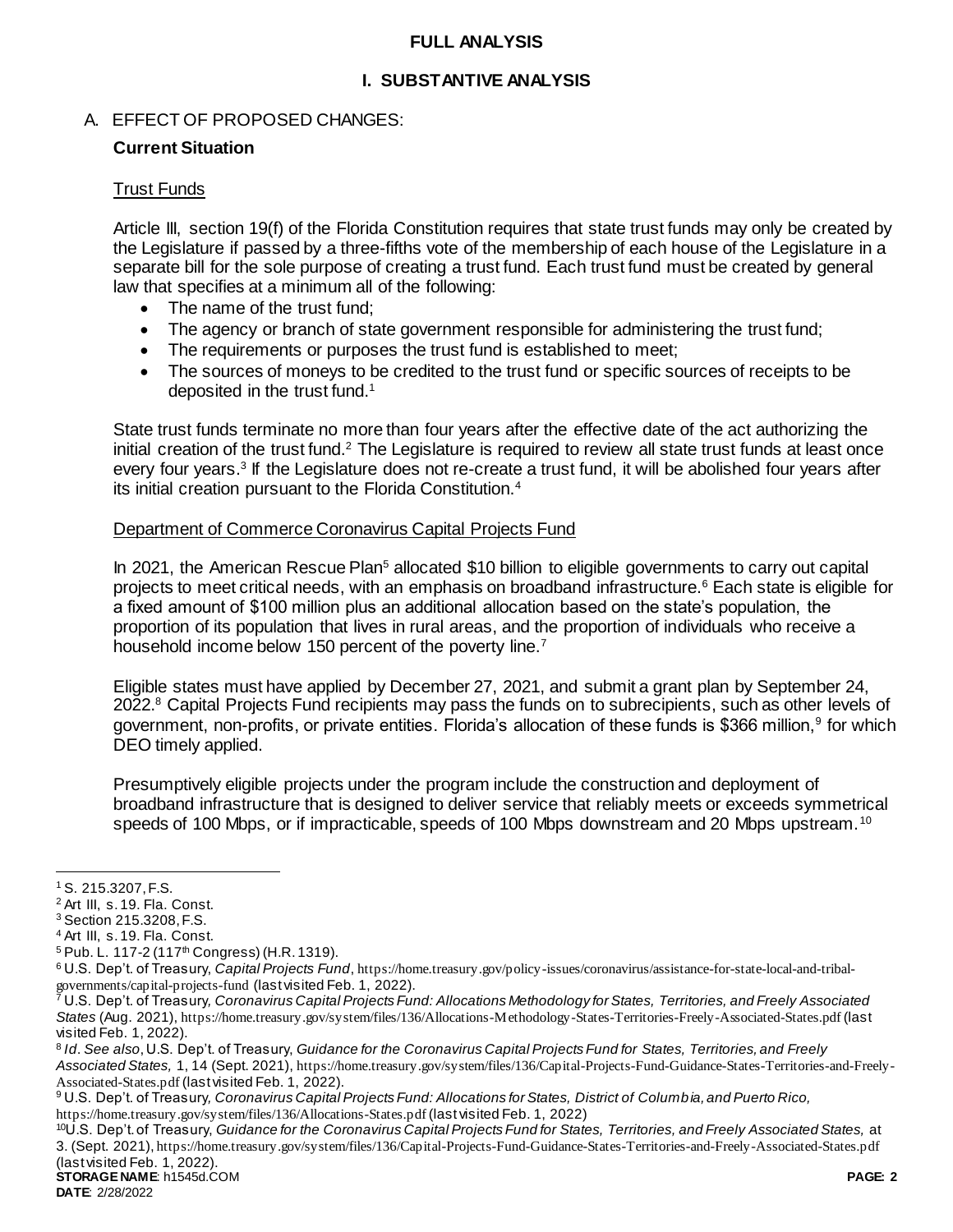Projects that may be eligible on a case-by-case review include investments in capital assets, such as buildings, towers, digital devices and equipment, fiber-optic lines, and broadband networks.<sup>11</sup>

### HB 1543

HB 1543, to which this bill is linked, authorizes the Office within DEO to reimburse, subject to funding, certain pole replacement costs incurred by certain entities to install or deploy infrastructure to support the provision of broadband Internet service to customers in unserved areas.

## **Effect of the Bill**

This bill creates the Broadband Pole Replacement Trust Fund within DEO for the deposit of funds appropriated by the Legislature; federal funds received from the Coronavirus Capital Projects Fund for the purpose of providing reimbursement of certain pole replacement costs; funds transferred by DEO; interest earnings; and grants, gifts, and other contributions made directly to the fund.

The bill provides that funds from the trust fund will be used to provide reimbursements to eligible applicants pursuant to s. 288.9964, F.S., as provided in linked bill HB 1543, and for use by the Office in the administration of such reimbursements. The bill further provides that any balance that is in the trust fund at the end of any fiscal year shall be carried forward in the trust fund for these purposes.

Pursuant to the requirements of the Florida Constitution, the trust fund will terminate four years after its effective date, but must first be reviewed as provided in s. 215.3206(1) and (2), F.S.

The bill provides that it takes effect on the same date that HB 1543 or similar legislation takes effect, if such legislation is adopted in the same legislative session or an extension thereof and becomes law.

- B. SECTION DIRECTORY:
	- **Section 1** Creates s. 288.9965, F.S., creating the Broadband Pole Replacement Trust Fund.
	- **Section 2** Provides a directive to the Division of Law Revision.
	- **Section 3** Provides a contingent effective date.

# **II. FISCAL ANALYSIS & ECONOMIC IMPACT STATEMENT**

- A. FISCAL IMPACT ON STATE GOVERNMENT:
	- 1. Revenues:

None.

2. Expenditures:

None.

- B. FISCAL IMPACT ON LOCAL GOVERNMENTS:
	- 1. Revenues:

None.

2. Expenditures:

None.

 $\overline{a}$